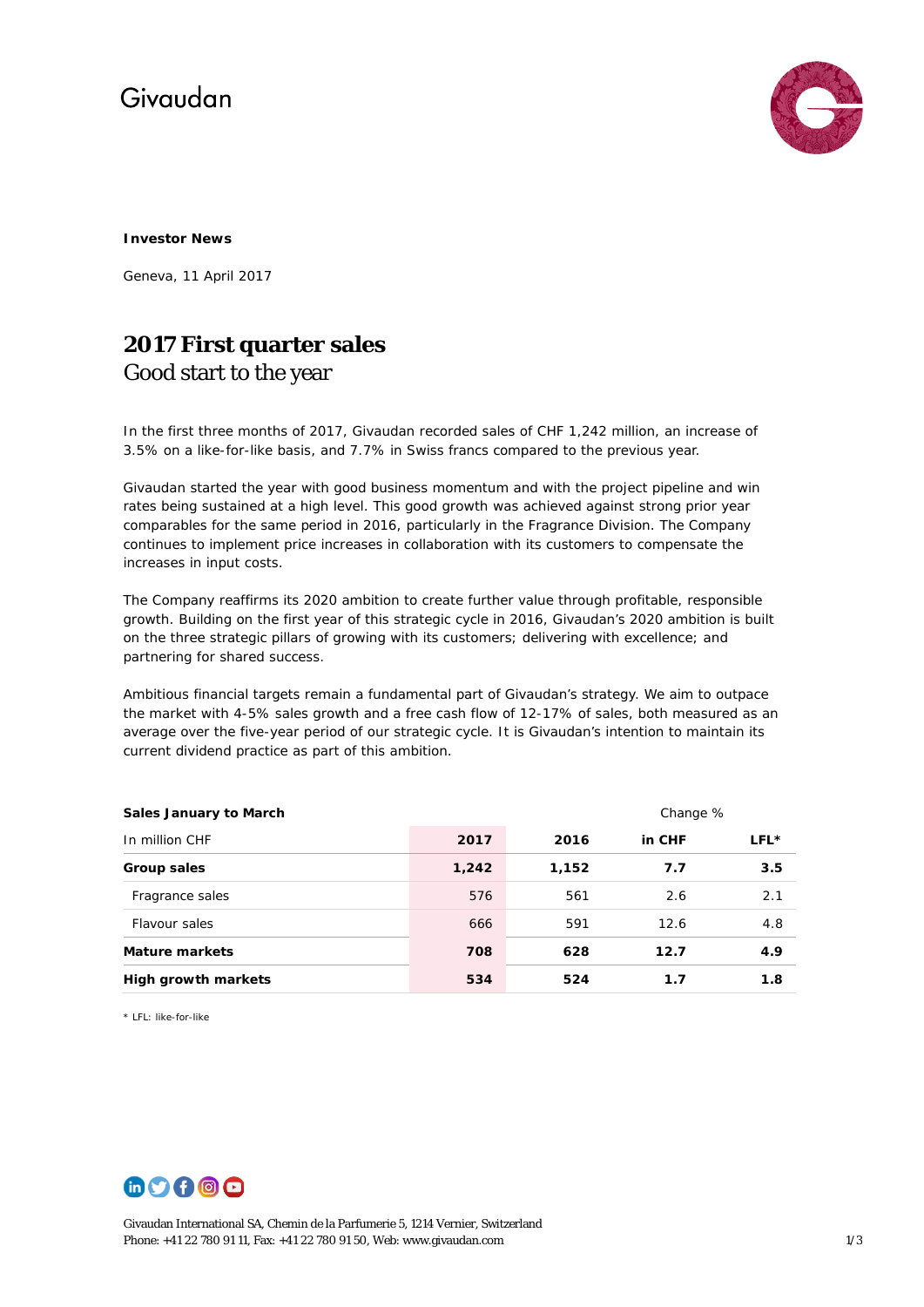# Givaudan



### **Fragrance Division**

The Fragrance Division recorded sales of CHF 576 million, a growth of 2.1% on a like-for-like basis and an increase of 2.6% in Swiss francs.

Total sales of Fragrance compounds (Fine Fragrances and Consumer Products combined) increased by 2.7% on a like-for-like basis. In Swiss francs, sales of compounds increased by 3.4% to CHF 499 million in 2017 from CHF 483 million in 2016.

**Fine Fragrance sales increased by 0.9%** on a like-for-like basis against a high prior year comparable especially in North and Latin America. Strong gains in Western Europe, the Middle East and Asia, driven by a combination of new business and organic growth on the established portfolio, more than compensated for lower sales in North America and Latin America.

**Consumer Products sales increased by 3.2%** on a like-for-like basis against a high prior year comparable. The growth was delivered in both mature and high growth markets led by international customers.

Latin America increased sales, against last year's double-digit growth, driven by the performance of local and regional customers. Asia reported slightly lower sales versus the high prior year comparable. In Europe, Africa and Middle East, the sales increase was driven by solid performance spread across all sub-regions and main product segments. North America delivered double-digit growth in all customer groups and reported a strong increase in the home care segment, followed by personal care and oral care.

On a product segment basis, sales growth was led by a double-digit increase in the home care segment spread across all categories whilst personal care and oral care segments also contributed to the growth.

**Sales of Fragrance Ingredients and Active Beauty decreased by 1.7%** on a like-for-like basis. Overall sales of Fragrance Ingredients decreased, impacted by lower volume demand at the beginning of the year, whilst Active Beauty had a good start to the year with double-digit sales growth.